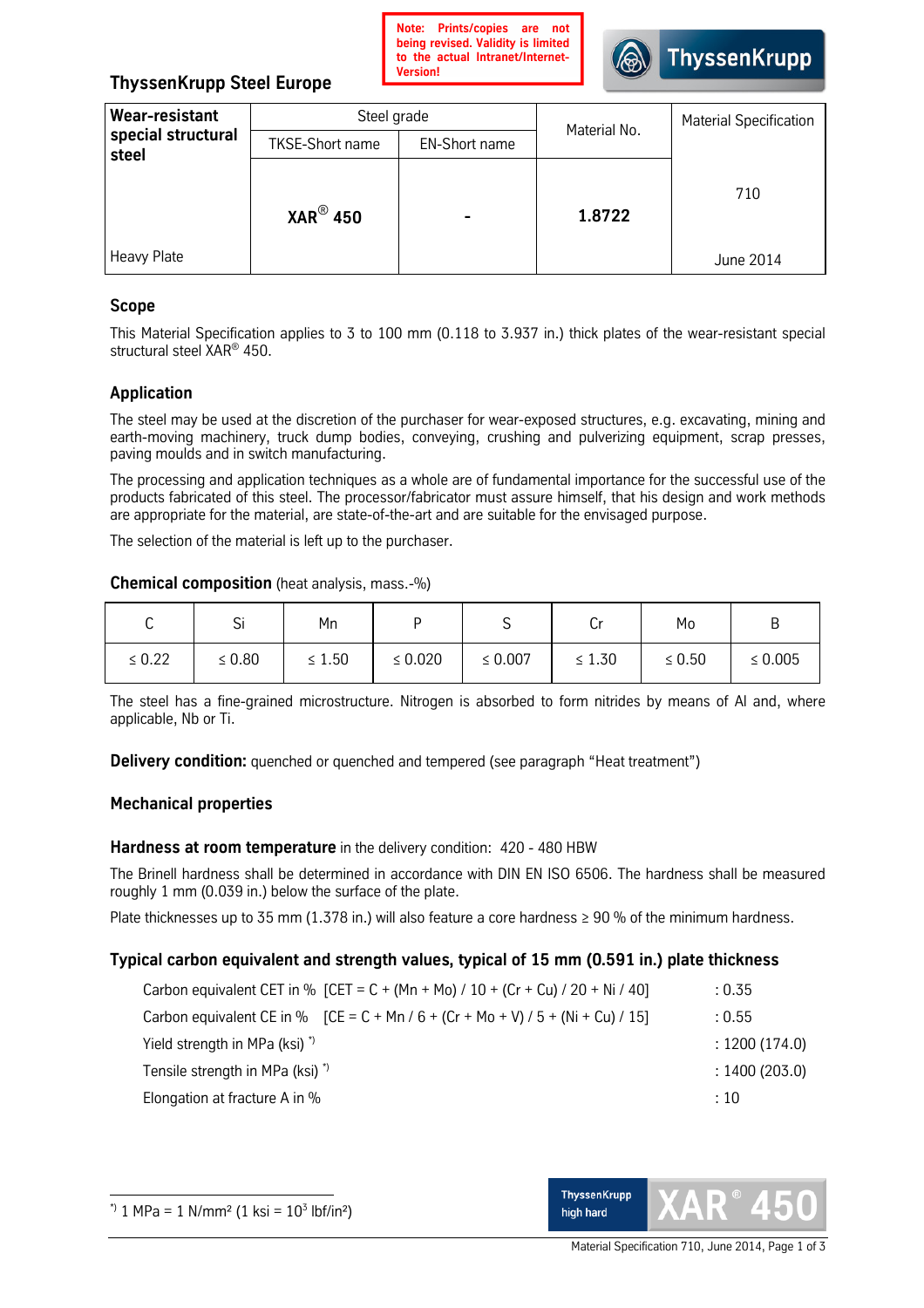**Impact energy** for plates up to 35 mm (1.378 in.) thickness at - 20 °C (- 4 °F) in the state of delivery condition: min.27J(20ft∙lbf)(transverse)

The testing is performed according to ISO 148-1. The values stated for the impact energy are minimum values obtained as the average of 3 specimens, no single value being less than 70 % of the minimum value.

The specimens are taken near the surface. For thicknesses < 10 mm(< 0.394 in.) the impact energy value is reduced proportionally to the specimen width (product thickness). For nominal thicknesses < 6 mm (0.236 in.) the impact energy will also be testified.

In case of need of plate thicknesses above 35 mm with minimum core hardness and/or minimum impact energy, we optionally offer our XAR 450 PREMIUM (Material specification 714).

## **Number of tests**

Unless otherwise agreed upon in the order, the tests listed below will be performed during the acceptance inspection:

## **Up to 35 mm (1.378 in.) thickness:**

| 1 notched-bar impact test (1 set = $3$ specimens) |                   |
|---------------------------------------------------|-------------------|
| 1 determination Brinell hardness                  | per 40 t per heat |

#### **Over 35 mm (1.378 in.) thickness:**

1 determination Brinell hardness per heat

## **General processing information**

Prior to any processing, it is advisable to make use of the information available from the steel producer in order to draw on that experience for the processing.

The following information can deal with only a few essential points. The recommendations given in STAHL-EISEN-Werkstoffblatt 088 (Weldable fine-grained structural steels, guidelines for processing, in particular for welding) correspondingly apply to this steel as well.

Recommendations for welding are also given in DIN EN 1011 part 1 and part 2 - Welding, Recommendation for welding of metallic materials -.

It is left to the discretion of the processor/fabricator to decide which of the familiar precautions must be adopted to avoid cracking during thermal cutting and welding under the prevailing construction and fabrication conditions.

#### **Cold forming**

The products made of this steel are suitable for cold bending provided, that consideration is given to the high hardness. The formability of steel decreases with increasing hardness. This has to be kept in mind when forming. The forming must take place at a slow and steady rate, the cut edges must be deburred and the plates heated, if necessary, prior to the forming. A final stress-relieving is not necessary for this steel.

#### **Machinability**

In spite of its high wear resistance, the steel exhibits good machinability if sufficiently heavy machine-tools and sharp carbide-tipped tools are used. The feed rate and cutting speed have to be adjusted to the high hardness of the material.

## **Heat treatment**

Plates of the XAR® 450 grade receive the required properties as a result of austenitizing and follow-on quenching in special facilities and, where applicable, tempering below  $A<sub>c1</sub>$ . Direct quenching after hot-rolling is considered equivalent to conventional quenching. The heat treatment depends on the chemical composition and the product thickness. To avoid hardness losses, the steel must not be heated above 250 °C (482 °F).